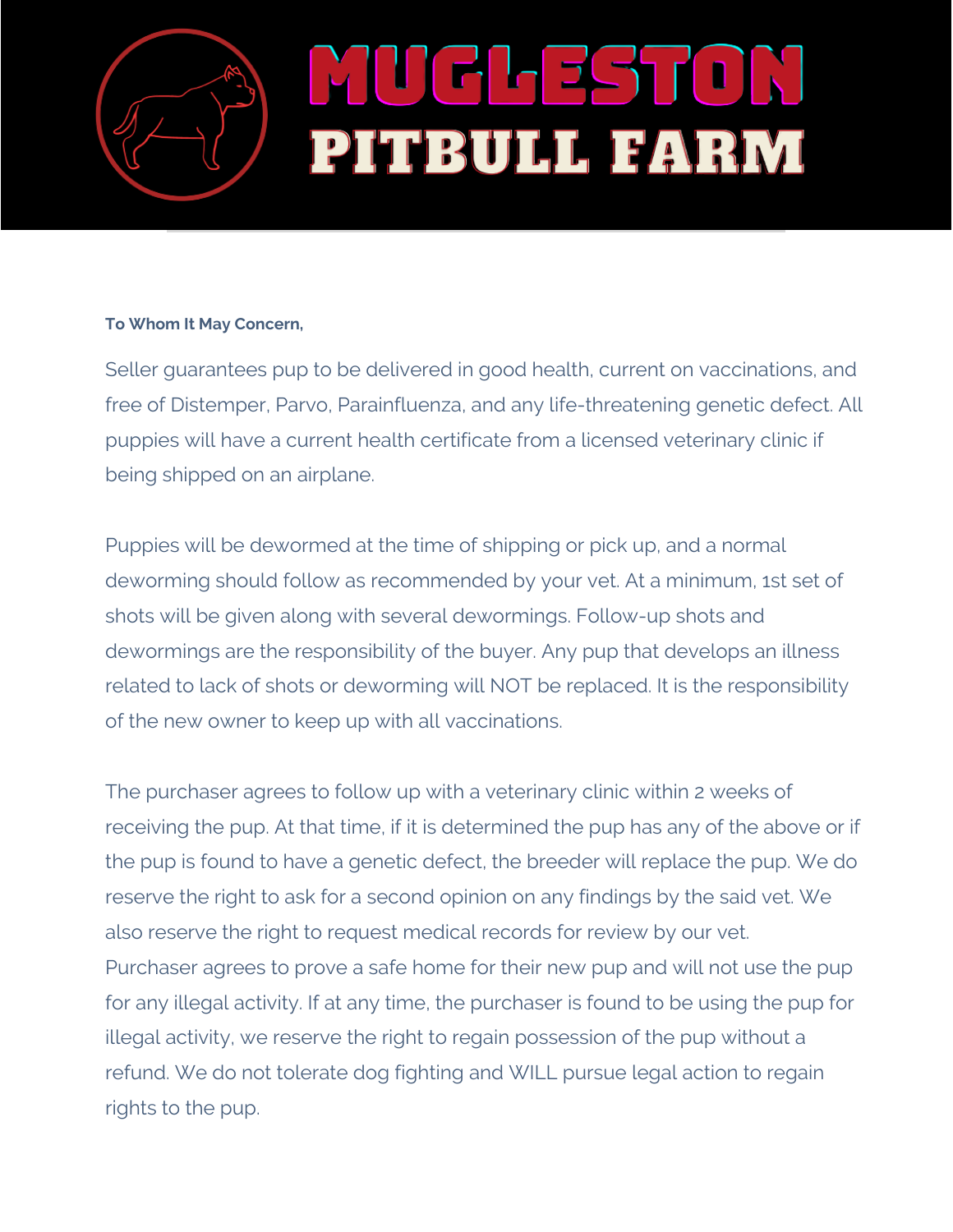If you are purchasing a blue-coated pup, you should understand that blue-coated dogs are more prone to skin and coat problems. This is simply the result of the blue coat coloring. We do NOT guarantee against skin or coat problems. We will not be held responsible for skin or coat problems that are common among dogs with blue coloring.

If at any time the purchaser can no longer provide for the pup, we will gladly accept the pup back. We do not want to see any of our dogs end up in shelters! By signing our agreement, you understand that if at any time you can no longer care for your dog, you will contact the breeder: MUGLESTON KENNELS

The breeder reserves the right to include our kennel name on the puppy registration paperwork. All puppies purchased from Mugleston Kennels must keep their original paperwork and papers and names cannot be illegally altered.

The buyer agrees and understands that any female purchased from Mugleston Kennels can not be bred before the age of 18 months. To do so is not only unethical, it is a breach of contract.

If any of our puppies require shipping, it is the responsibility of the buyer, not the breeder to pay for the shipping of the pup. We will however do what we can to help in finding a reliable and safe shipper for your puppy – but it is in the end the sole responsibility of the buyer.

NOTE: All puppies purchased are considered pets (no breeding rights) until all contractual obligations are fulfilled.

By signing this agreement, you understand what you have read, and understand that we do enforce this agreement 100%. You also understand that deposits are NON-REFUNDABLE and may only be transferred to another litter or puppy.